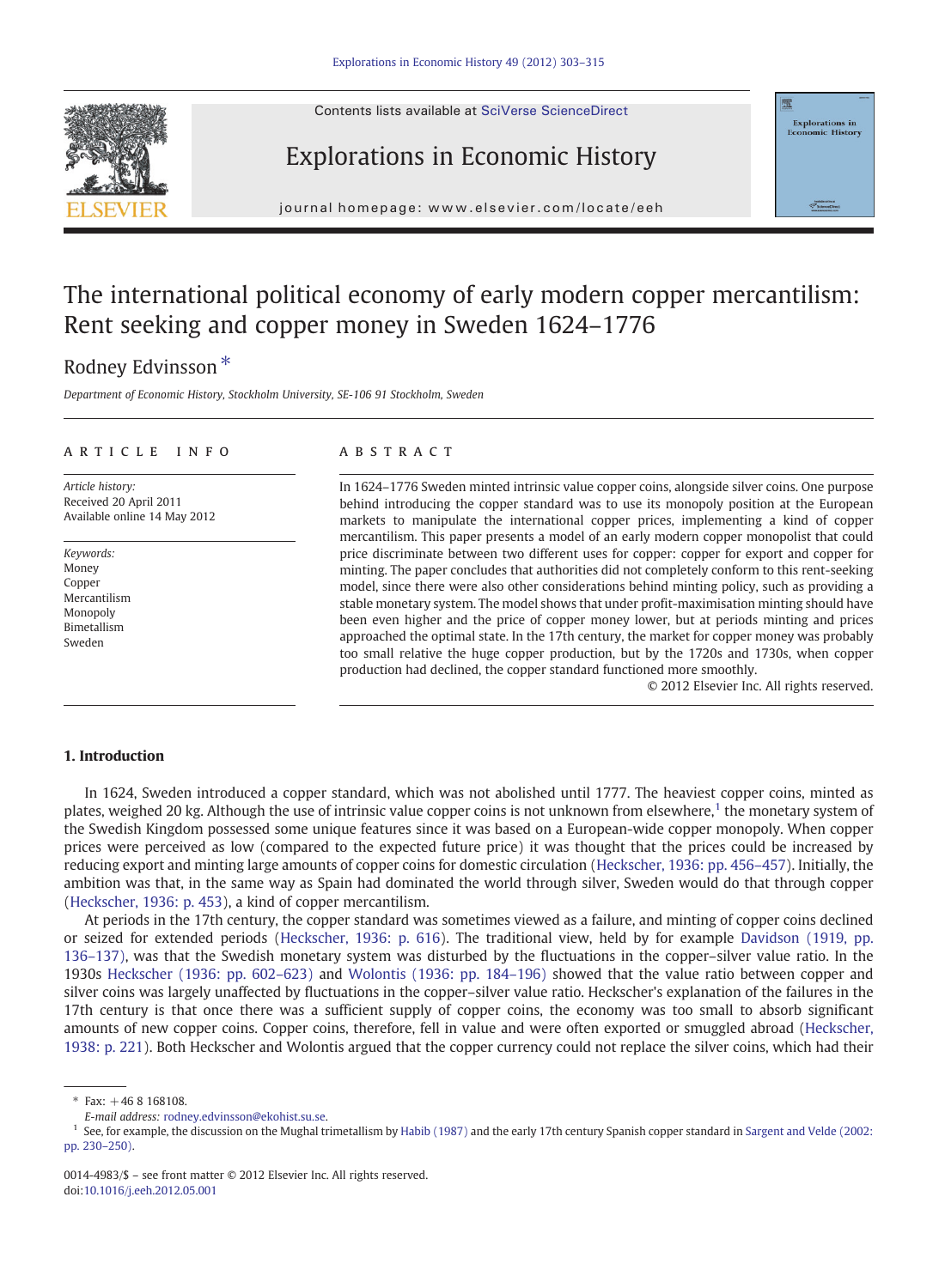own sphere of circulation. Since the 1930s theoretical contributions to understand the Swedish copper standard have largely been missing.<sup>2</sup>

This paper focuses on explaining some of the paradoxes of the Swedish copper standard. Why had the fluctuations in the bullion price of copper made such little influence on the fluctuations in the exchange rate of copper money? Can Heckscher's explanation that the copper standard in the 17th century failed because too many copper coins were minted be verified empirically? If there was a failure, why was the copper standard retained for so long?

When the price of copper money was below the international copper price, deducted of transport and transaction costs, minting of copper coins continued. Furthermore, when Swedish monopoly power was weakened in the 18th century, the share of copper production used for minting actually increased. Could this be rationally explained?

To explain these peculiarities this paper presents a model of a copper monopolist able to price discriminate between two uses of copper, for export and for money, where the supply of copper money is endogenously given, but total production is exogenously given. The Swedish copper monopoly rested on restricting or abolishing free minting and free export of copper coins. Therefore, the Swedish multi-metallic system deviated from bimetallism ([Friedman, 1990; Redish, 2000; Flandreau, 2004](#page--1-0)) based on free minting and free export of coins. Since the market price of copper money as expressed in silver coins was not fixed, seignorage from copper coins was not proportional to the amount minted.

The next section gives a historical overview of the Swedish copper standard. It discusses how the Crown could implement its monopoly power through price discrimination, which caused a differentiation of copper prices between its different uses. The following section presents the model of a copper monopolist. It could be seen as a rational reconstruction of how minting policy would be pursued under profit maximisation and if various conditions were met. The fourth section estimates some of the parameters of the model from the empirical data. It shows that although there were various deviations from the assumptions of the model, in some periods the Swedish copper standard approached the predictions of the model. The concluding section returns to the research questions outlined above.

### 2. The Swedish copper standard: monopoly and price formation

During the Swedish copper standard, silver (and to some extent gold) coins continued to circulate alongside the copper coins. There were also three different types of silver coins forming distinct currencies, two domestic types of silver coins (petty silver coins termed öre courant and larger silver coins denominated in mark termed carolins) and the international riksdaler. Although monetary authorities attempted to fix the relation between all these coins (in the prevailing nominal units of daler silvermynt and daler kopparmynt), in reality there was a fluctuating market exchange rate between them, i.e. the monetary system de facto transformed into a parallel standard. By the end of the 1680s, the copper standard was abandoned, but 20 years later it was reintroduced, and, in fact, functioned quite smoothly in the 1720s and 1730s.

In the early 1690s, Sweden stood for around half of Europe's supply of copper (including imports from Japan). In the 1650s its share was probably above 60%. Sweden de facto held a monopoly position in Europe. While Japan's copper production may have been as large as Sweden's, its export mainly went to other Asian countries [\(Heckscher, 1938](#page--1-0)). Compared to iron, it was easier for the Swedish government to control copper production and trade. Swedish copper production was concentrated to just one mine, the Great Copper Mountain, which at its height stood for around 90% of the copper production ([Wolontis, 1936: p. 19\)](#page--1-0). 90–100% of the copper export went through Stockholm ([Heckscher, 1949: vol. II:1, p. 102\)](#page--1-0). From the 1680s, Swedish copper production started to decline (see [Fig. 1](#page--1-0)), and probably stood for less than one fourth of Europe's supply towards the end of the 18th century.

One question concerns why it was necessary to mint copper coins to reduce the supply of copper at the international markets. The response of modern monopolies is simply to reduce production or supply. This was also a policy that was eventually implemented for iron, which Sweden also was a major producer of. Heckscher explains the peculiarity for copper with the mercantilist ideology of the time, that it was necessary to maximise the production of precious metals [\(Heckscher, 1936: pp. 452](#page--1-0)–453). Another method was also to reduce the supply through storage, which was practiced in the 1630s, but since storage was expensive it was more effective to mint coins.

The Swedish monarch had the formal monopoly (res regale) over all the ores and minting ([Lindroth, 1955: vol. I, pp. 157](#page--1-0)–164; Boëthius, 1951: pp. 38–[46; Davidson, 1919: p. 126; Wolontis, 1936: pp. 187](#page--1-0)–188). The unfettered monarch was an ideal setting for rent-seeking, intervention in the mercantile economy and political lobbying ([Baysinger et al., 2008: p. 478](#page--1-0)). Over time the rent-seeking activity of the Crown was assured mainly through various taxations and duties. The method employed during mercantilism was to extract profit from distribution and taxation rather than production.

In the 16th century, the Crown conducted its own mining operation at the Great Copper Mountain, but this was dismantled in 1620. The mining operation was instead fully delegated to peasants in the surrounding area that shared a blast furnace — so-called bergsmän (peasant miners). The peasant miners were obliged to mine and to pay taxes on the ore that was mined. These obligations and rights were divided as shares in the Great Copper Mountain. The mining operation was heavily regulated, and the administration involved both the peasant miners and the Crown. In the late 17th and the 18th centuries, the mine was transformed from a cooperative to a share company, where most of the owners no longer came to be directly involved in the production ([Heckscher, 1949: vol. II:1, pp. 378](#page--1-0)–385).

 $^2$  [Sargent and Velde \(2002: pp. 249](#page--1-0)-250) briefly mention the Swedish copper standard, but their only references to Swedish researchers are to Wolontis and Heckscher. [Tingström \(1984\)](#page--1-0) makes an important contribution, but his study is mainly archeological.